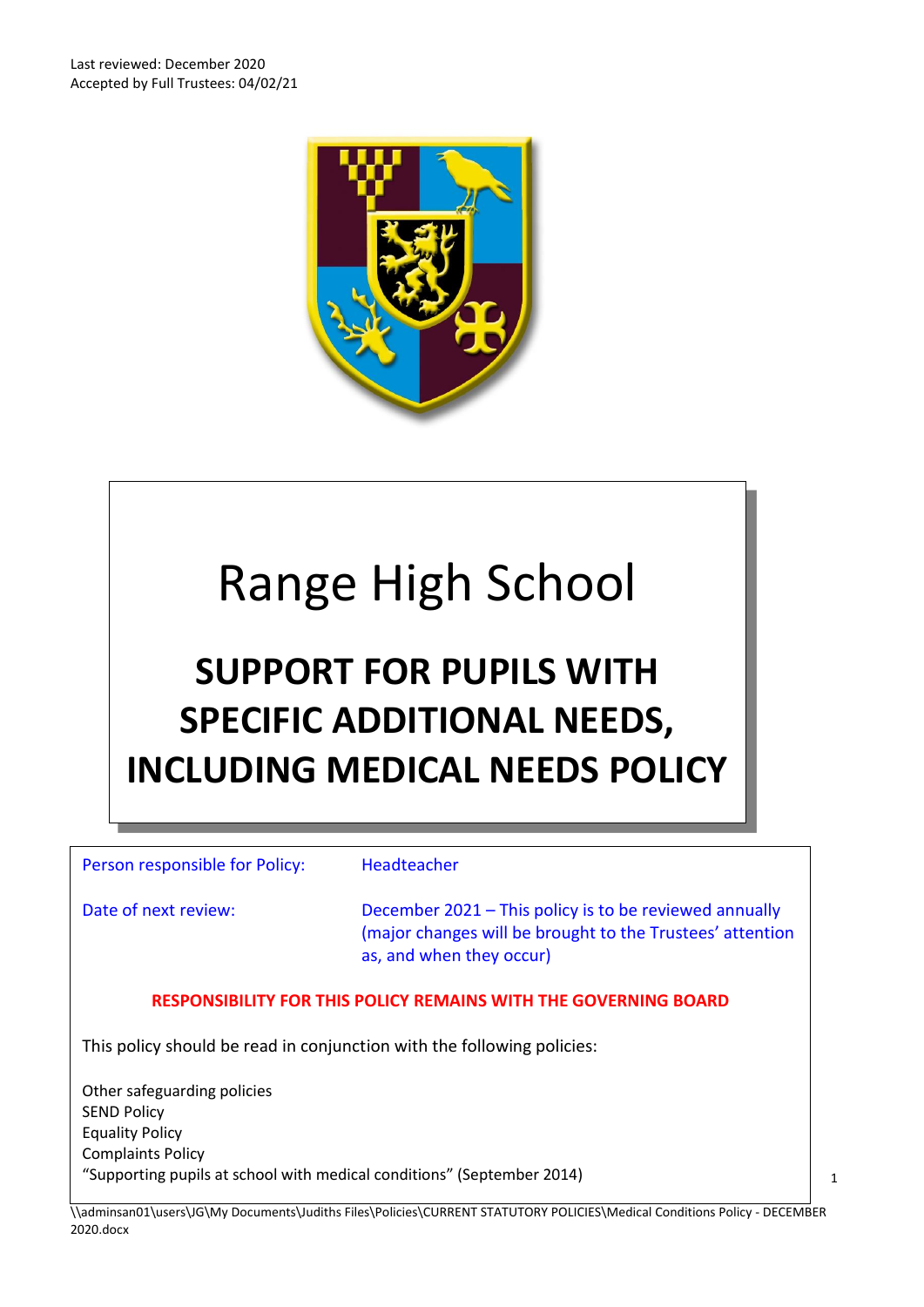# **A. Contents**

- A. Contents
- B. Introduction
- C. Roles and Responsibilities
- D. Pupils with Special Educational Needs (with Statements or EHC Plans)
- E. Pupils with Medical Needs
- F. Pupils with Additional Needs (no Statement or EHC Plans)
- G. Pupils with Behavioural / Social Needs
- H. Complaints

## **B. Introduction**

1. Range High School uses the UNICEF Convention on the Rights of the Child as the basis for the development of its policies. Pupils have identified 5 Articles from the charter to which they wish to give prominence in the school. These are:

**1. Article 28: Every child has the right to learn and go to school** 

**2. Article 12: Every child has the right to say what they think in matters concerning them and to have their views taken seriously** 

**3. Article 19: Every child has the right not to be harmed** 

**4. Article 23: Every child has the right to have special care and support according to individual needs.** 

**5. Article 29: Every child has the right to be the best that they can be.** 

**Key to this policy is Article 23: Every child has the right to have special care and support according to individual needs.** 

2. The school has a long history, as a former Designated School for Pupils with Physical Disability, of supporting pupils with additional needs, including complex medical needs. This support takes the form of support with learning and support with the management of medical conditions. The school employs a Registered General Nurse ("The Nurse") as well as working with the NHS School Nurse Service. Our aim is the successful integration of all pupils with additional needs into our school community so that they can learn and succeed academically and socially on a par with their peers.

3. This policy primarily addresses medical needs, but the school will take a similar approach as appropriate to other additional needs. Some pupils with medical needs may also have other needs which may form part of a Statement of Special Needs or an Educational and Health Care Plan. The school will keep an up to date register with a number of distinct sections:

- a) the Special Educational Needs Register
- b) the Medical Needs Register
- c) the Additional Needs Register
- d) the Social and Behavioural Needs Register

4. The school believes it best supports pupils when

- We have clear information about additional needs, including medical needs
- We are clear about our individual and collective responsibilities
- We work effectively with pupils, families and partner agencies to agree and co-ordinate support
- Staff are well trained to deliver the appropriate support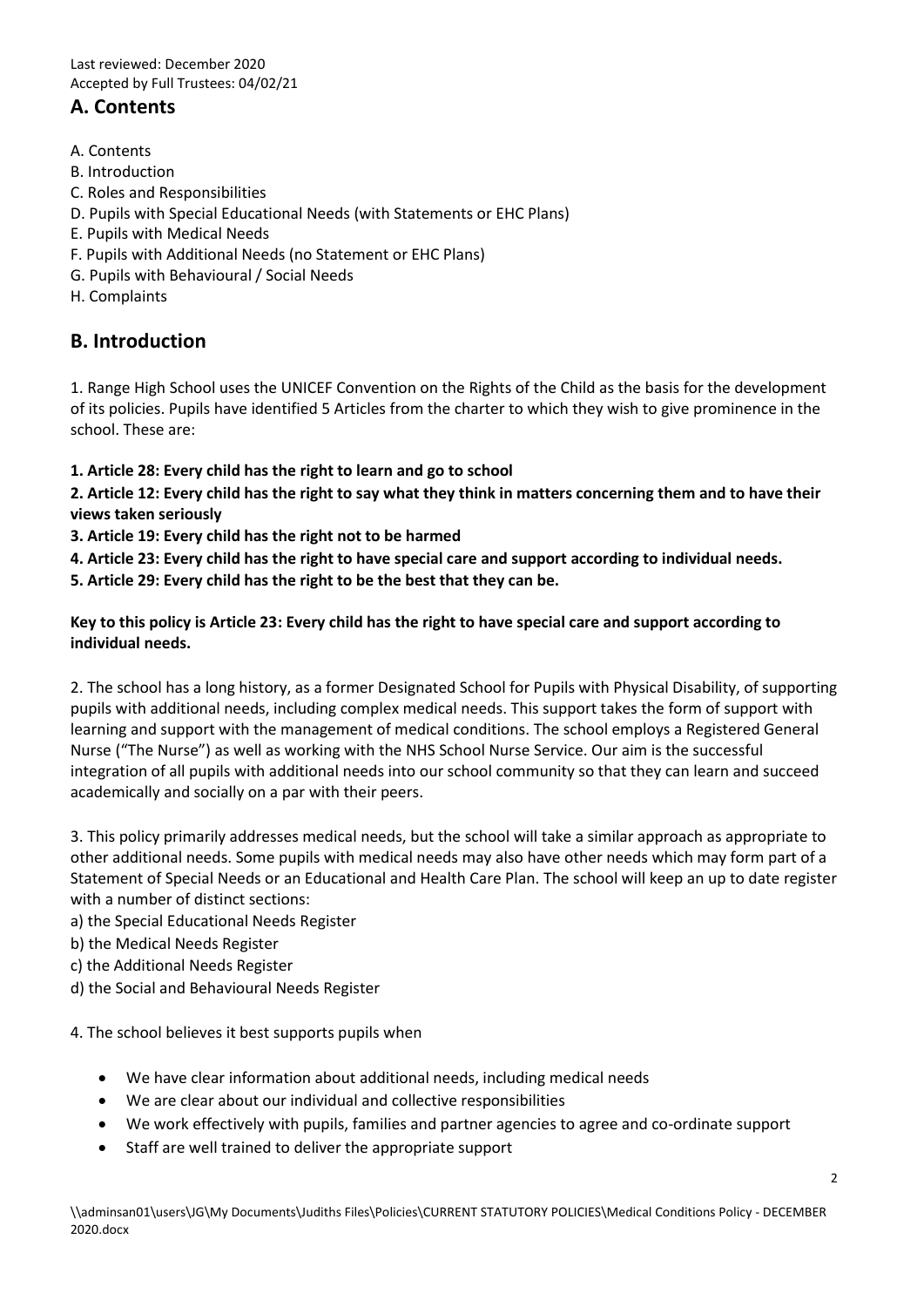Accepted by Full Trustees: 04/02/21

There are robust systems to check that our work is effective and has the desired outcomes

# **C. Roles and responsibilities**

1. The Governing Body

a) should ensure a policy for supporting pupils with medical conditions in school is developed and implemented. This policy should be reviewed periodically and should be readily accessible to parents.

b) should ensure that pupils with medical conditions are supported to enable the fullest participation possible in all aspects of school life.

c) should ensure that sufficient staff have received suitable training and are competent before they take on responsibility to support children with medical conditions and other additional needs

d) should ensure that any members of school staff who provide support to pupils with medical conditions are able to access information and other teaching support materials as needed.

2. The Headteacher

a) should ensure that their school's policy is developed and effectively implemented with partners.

b) should ensuring that all staff are aware of the policy for supporting pupils with medical conditions and understand their role in its implementation.

c) should ensure that all staff who need to know are aware of the child's condition.

d) should ensure that sufficient trained numbers of staff are available to implement the policy and deliver against all individual healthcare plans, including in contingency and emergency situations.

e) has overall responsibility for the development of individual healthcare plans, but will delegate this to the Associate SENDCO in the first instance.

f) should make sure that school staff are appropriately insured and are aware that they are insured to support pupils in this way.

3. Teaching and Associate Staff

a) may be asked to provide support to pupils with medical conditions, including the administering of medicines, although they cannot be required to do so.

b) Any member of school staff should know what to do and respond accordingly when they become aware that a pupil with a medical condition needs help.

#### 4. The SENDCO

a) Is responsible for the overall provision of support for pupils on the School's SEND Register. (S)He may work with the Nurse, the Associate SENDCO, the School Nurse Service and the LA to ensure appropriate support is given to each of these pupils.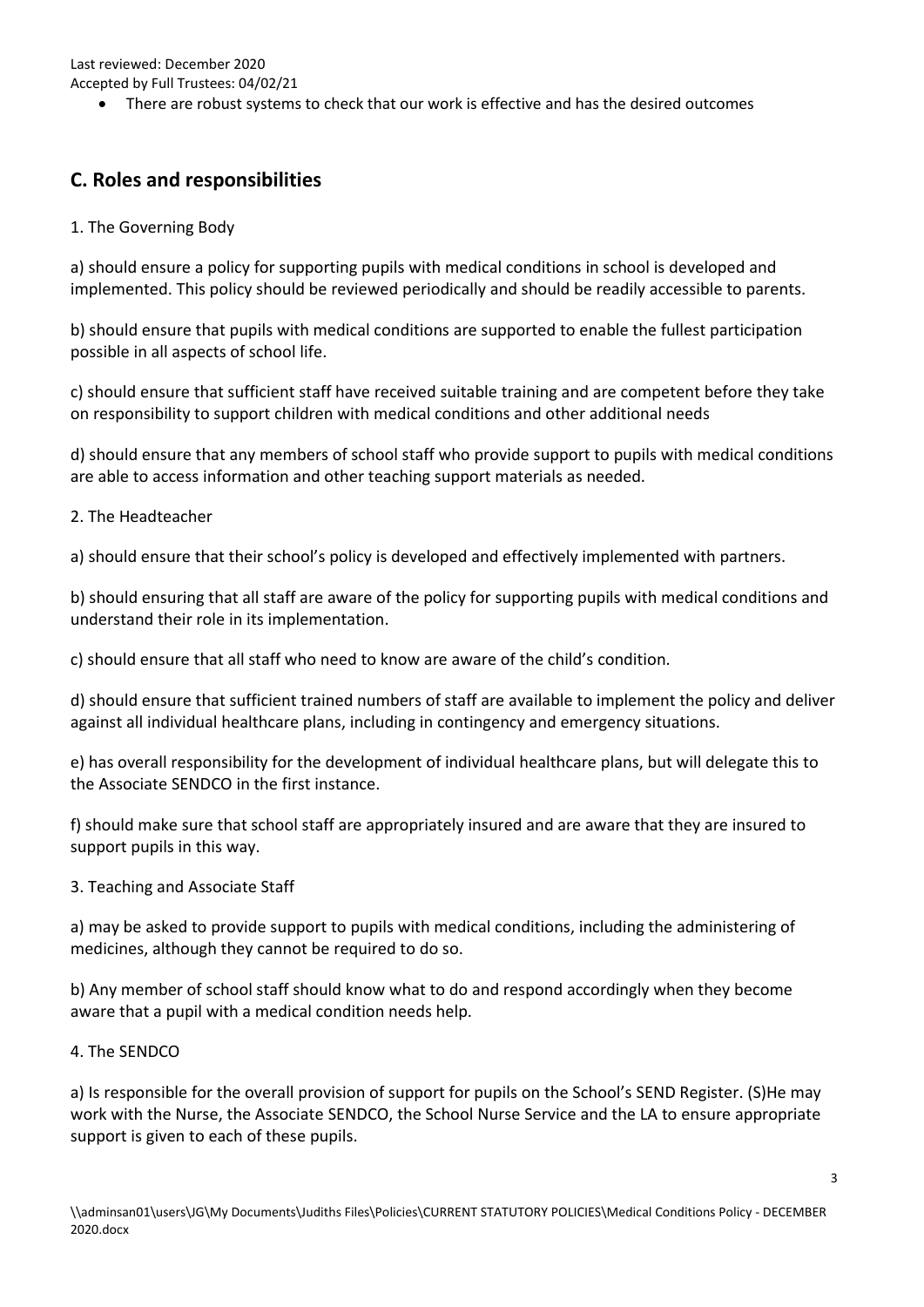Last reviewed: December 2020 Accepted by Full Trustees: 04/02/21 b) Is responsible for ensuring all those who directly support a pupil on the School' SEND Register receive appropriate training

c) Is responsible for reviewing the support for pupils on the School's SEND Register.

#### 5. The Associate SENDCO

a) Is responsible for the creation of Individual Healthcare Plans (IHP) for all pupils with medical or additional needs, and for reviewing these at least annually.

b) Is responsible for updating the school's Register of Medical and Additional Needs at least annually or whenever a major change occurs and ensuring that it is available to all staff.

c) Is responsible, working with the SENDCO, the Nurse and the School Nurse Service, for ensuring that there is appropriate support for pupils on the MAN Register.

6. The School Nurse Service

a) Is responsible for notifying the school when a child has been identified as having a medical condition which will require support in school. Wherever possible, they should do this before the child starts at the school.

b) Can support staff on implementing a child's individual healthcare plan and provide advice and liaison.

# **D. Pupils with Special Educational Needs (with Statements or EHC Plans)**

- 1. Pupils on the school SEND Register may have a Statement of Special Needs or an Education, Health and Care Plan. This will normally set out their additional needs and the provision expected for them.
- 2. Code of Practice also apply to these pupils and some of them may be disabled and the Equality Act 2010 will also have to be considered.

2. The SENDCO and Associate SENDCO will be responsible for agreeing and reviewing provision, liaising with pupils, families and other agencies, including the School Nurse Service and Sefton Advisory and Inclusion Service (SAIS), as appropriate.

3. They will undertake enhanced transition visits to any pupils in Y6 who are admitted to the school, where SEND or medical needs are signalled by the primary SENDCO.

4. They will liaise, where possible with the relevant partners for pupils who join the school after Y7.

5. They will then be responsible for informing all relevant school staff, including The Nurse where medical care is involved, to ensure that provision is provided effectively.

6. If intimate care is involved the Associate SENDCO will ensure a separate Intimate Care Plan is agreed and reviewed annually, and is understood and followed by all appropriate school staff.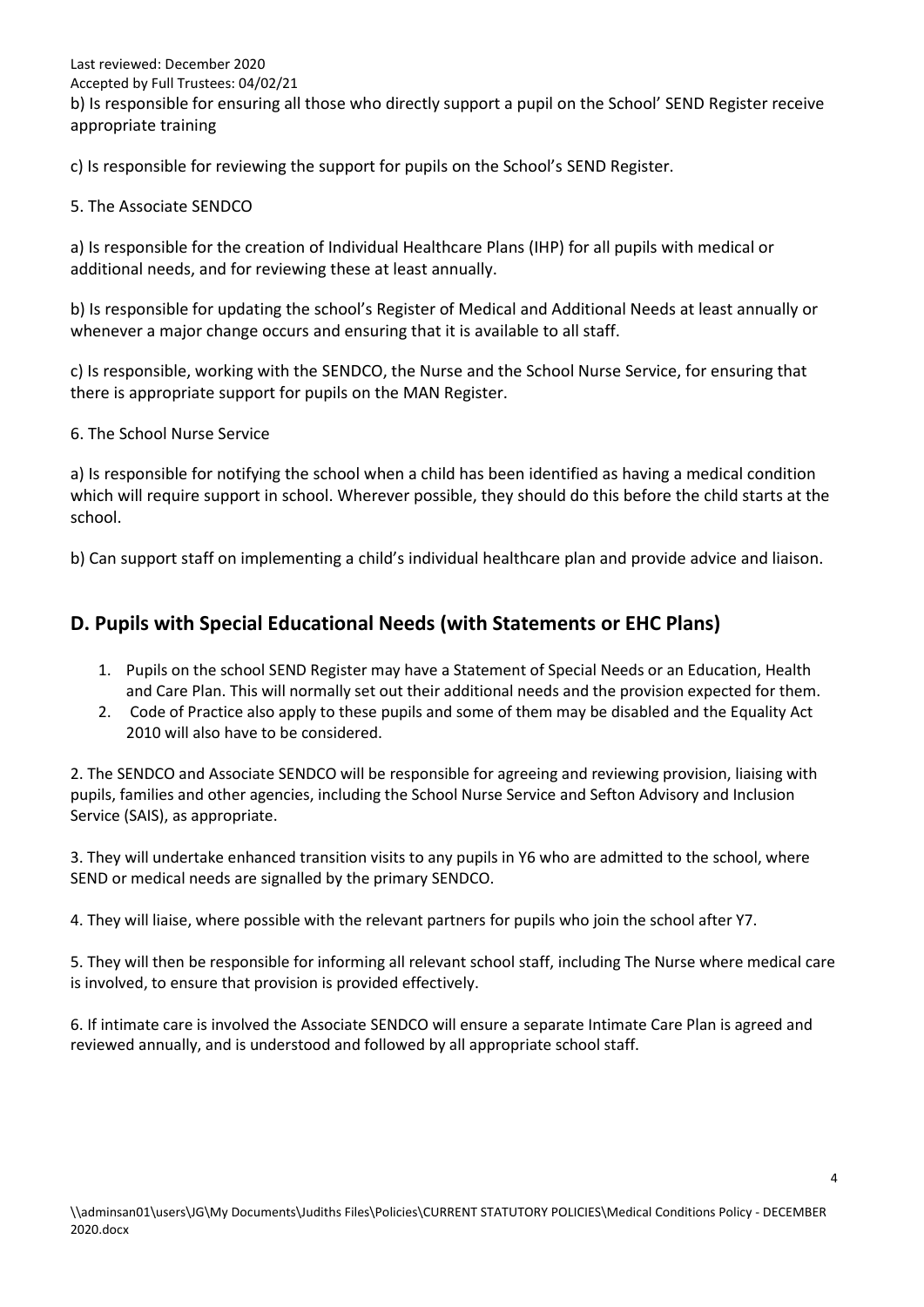# **E. Pupils with Medical Needs**

1. If it is deemed appropriate and proportionate then the Associate SENDCO will draft an Individual Healthcare Plan (IHP) in conjunction with The Nurse. This may be done in liaison with the School Nurse Service. The IHP will include, where appropriate:

a) the medical condition, its triggers, signs, symptoms and treatments;

b) the pupil's resulting needs, including medication (dose, side effects and storage) and other treatments, time, facilities, equipment, testing, access to food and drink where this is used to manage their condition, dietary requirements and environmental issues eg crowded corridors, travel time between lessons;

c) specific support for the pupil's educational, social and emotional needs – for example, how absences will be managed, requirements for extra time to complete exams, use of rest periods or additional support in catching up with lessons, counselling sessions;

d) the level of support needed (some children will be able to take responsibility for their own health needs) including in emergencies. If a child is self-managing their medication, this should be clearly stated with appropriate arrangements for monitoring;

e) who will provide this support, their training needs, expectations of their role and confirmation of proficiency to provide support for the child's medical condition from a healthcare professional; and cover arrangements for when they are unavailable

f) who in the school needs to be aware of the child's condition and the support required;

g) arrangements for written permission from parents and the headteacher for medication to be administered by a member of staff, or self-administered by the pupil during school hours;

h) separate arrangements or procedures required for school trips or other school activities outside of the normal school timetable that will ensure the child can participate, eg risk assessments;

i) where confidentiality issues are raised by the parent/child, the designated individuals to be entrusted with information about the child's condition; and

j) what to do in an emergency, including whom to contact, and contingency arrangements. Some children may have an emergency healthcare plan prepared by their lead clinician that could be used to inform development of their individual healthcare plan.

2. This will be agreed with the pupil, their family and their Head of House and reviewed at least annually.

3. If a child has SEND but does not have a Statement or a EHC, this should be mentioned in their IHP. A flowchart for developing an IHP is attached in Annexe A.

4. Parents will be responsible, once the IHP has been completed, for informing The Nurse or the Associate SENDCO if circumstances change. They will also be responsible for providing in-date supplies of any medication. The school will remind them in writing if the supply is likely to run out.

5. The Nurse will usually be the person responsible for the administration of prescribed medicines. She will liaise with the Associate SENDCO, families and the School Nurse Service to ensure any changes are incorporated into the IHP. The Associate SENDCO will ensure other staff are trained as appropriate.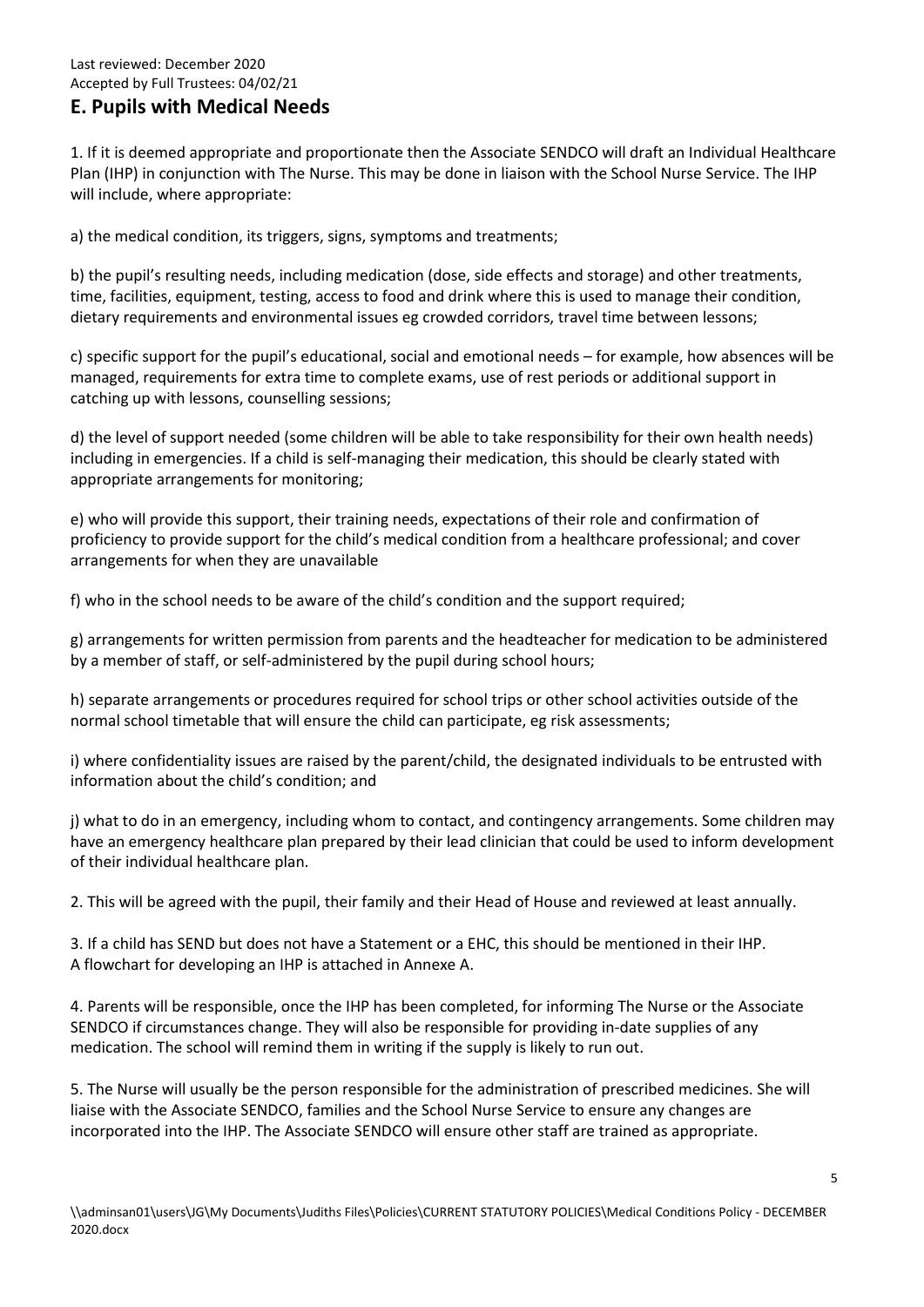#### Accepted by Full Trustees: 04/02/21

6. The Resources Director will support the Associate SENDCO and The Nurse with the organisation of documentation and storage for prescribed medication such as epipens, diabetes medication and inhalers. As Educational Visits Co-ordinator he will be responsible for ensuring staff who accompany pupils off site are aware of medical conditions and emergency treatment, have the appropriate medication and are trained in what action to take.

7. Although school staff cannot be required to administer medicines, they do have to take into account the needs of the pupils they teach, and should know what action to take in an emergency, whether on school premises or not. The School Staff Code of Conduct will reflect this.

8. Any member of staff expected to provide support to a pupil with medical needs will receive suitable training. The Associate SENDCO will be responsible for ensuring that staff training is appropriate and up-todate.

9. The Associate SENDCO will ensure that an electronic database of all medical needs is securely maintained and updated on the school's VLE so staff can consult it for information about the pupils they teach.

**10. Staff must not give prescription medicines or undertake healthcare procedures without appropriate training.** In some cases, written instructions from the parent or on the medication container dispensed by the pharmacist may be considered sufficient. The school will decide this with confirmation from the family and the School Nurse Service. The Educational Visits Co-ordinator will liaise with The Nurse and the Associate SENDCO to ensure any staff accompanying pupils off-site have appropriate training.

11. The AHT (Wellbeing) will ensure all staff are aware of the school's policy annually and the Associate SENDCO will provide specific whole-school awareness training annually and induction for new staff.

12. The school will allow some pupils to manage their own health needs and medicines. This will be evident in their IHP, and communicated to staff as appropriate.

13. The school has a defibrillator situated in The Nurse's office.

14. A list of staff trained to administer medication, first aid and the use the defibrillator is attached as Appendix D and will be updated by the Associate SENDCO annually.

15. The school's policy on the management of medicines is as follows:

**a) No one under the age of 16 will be given prescription or non-prescription medicines without their parents / carer's written consent. The school will write to all parents/carers and ask for written consent. This will be collated by The Nurse and a copy kept in her office. The list can be update through the year and will be reviewed annually.** 

b) The school will only accept medicines that are in the original dispensing container and is clearly labelled with the student's name, dosage instructions, contents and expiry date.

c) Normally, the administration of medication will only be done in school at break and lunch times and, in exceptional cases only, immediately before or after school.

d) Range High considers it good practice to allow students, who are able to do so, to manage their own medication. A pupil may have a controlled drug in their possession in school if this has been agreed as part of an IHP and they are competent to administer it. They will be told that passing it to another child for use is an offence and risks exclusion. Parents, however, may wish for a member of staff to supervise the individual whilst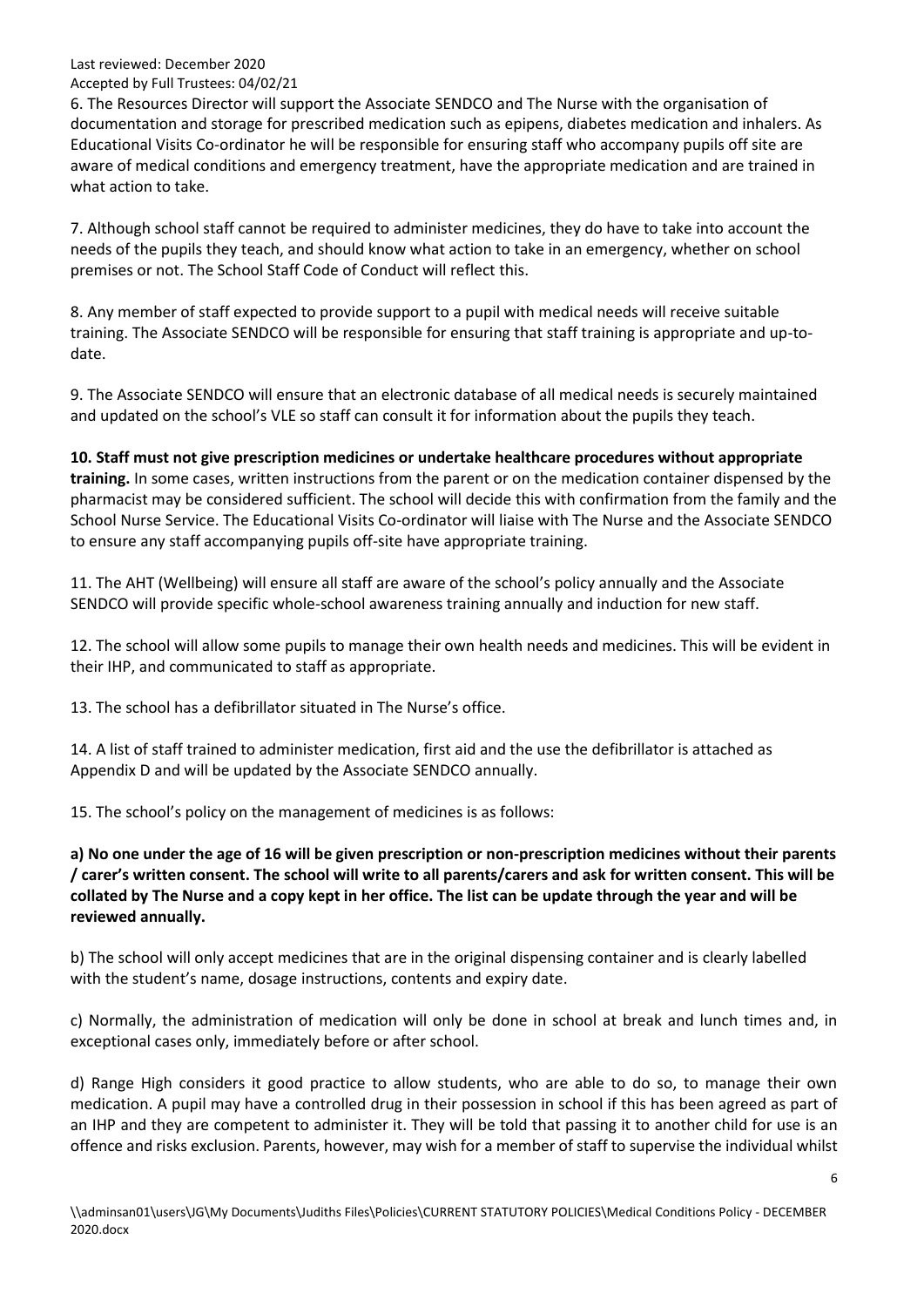#### Accepted by Full Trustees: 04/02/21

this is being done. This can be arranged on request and will be identified in the IHP. If a parent wishes to dispense the medication themselves school will endeavour to meet such requests on a case by case basis.

#### **e) The school is responsible for**

- Storing all medicines in a secure environment
- Ensuring only trained individuals administer medicines
- Keeping accurate records
- Reminding parents when medication is due to expire or when all medication held has been used (although it will be the parents' responsibility to organise replacements)

#### **f) Parents / Carers are responsible for**

- Ensuring that the child is well enough to attend school
- Providing school with information about their child's medical condition
- In the case of students requiring Epi-pens, to provide school with a copy of the Pupil's previous Care Plan if they are transferring from another school.
- Provide written consent for the administration of medication
- Provide medication which is in date, in its original packaging and contains details of the student, dosage and contents
- Organise replacements when necessary

#### **g) Staff Indemnity**

1. There is no legal duty on school staff to administer medication – this is a voluntary role – however, all staff will be fully indemnified against claims for alleged negligence provided they are acting within their conditions of service and following this policy.

2. Only staff with the appropriate training will be asked to administer medication.

#### **h) Procedures**

1. All medication to be administered must be accompanied by written consent from the parents. This will usually be in the form of a signature on the IHP.

2. Specific consent must be given for each medicine to be administered.

3. Staff will record administration on a form attached to the IHP lodged in The Nurses office. This must be checked prior to administering medication to avoid the risk of double dosing

4. The Nurse, working with the Resources Director, will be responsible for the safe storage of medication.

5. All medicines must be stored in a plastic tub with the student's name clearly marked on the front end of the box.

6. Tubs will be stored in a cabinet with the students' names facing forward

7. Epi-pens will be checked weekly by The Nurse to ensure that they are present in the storage facility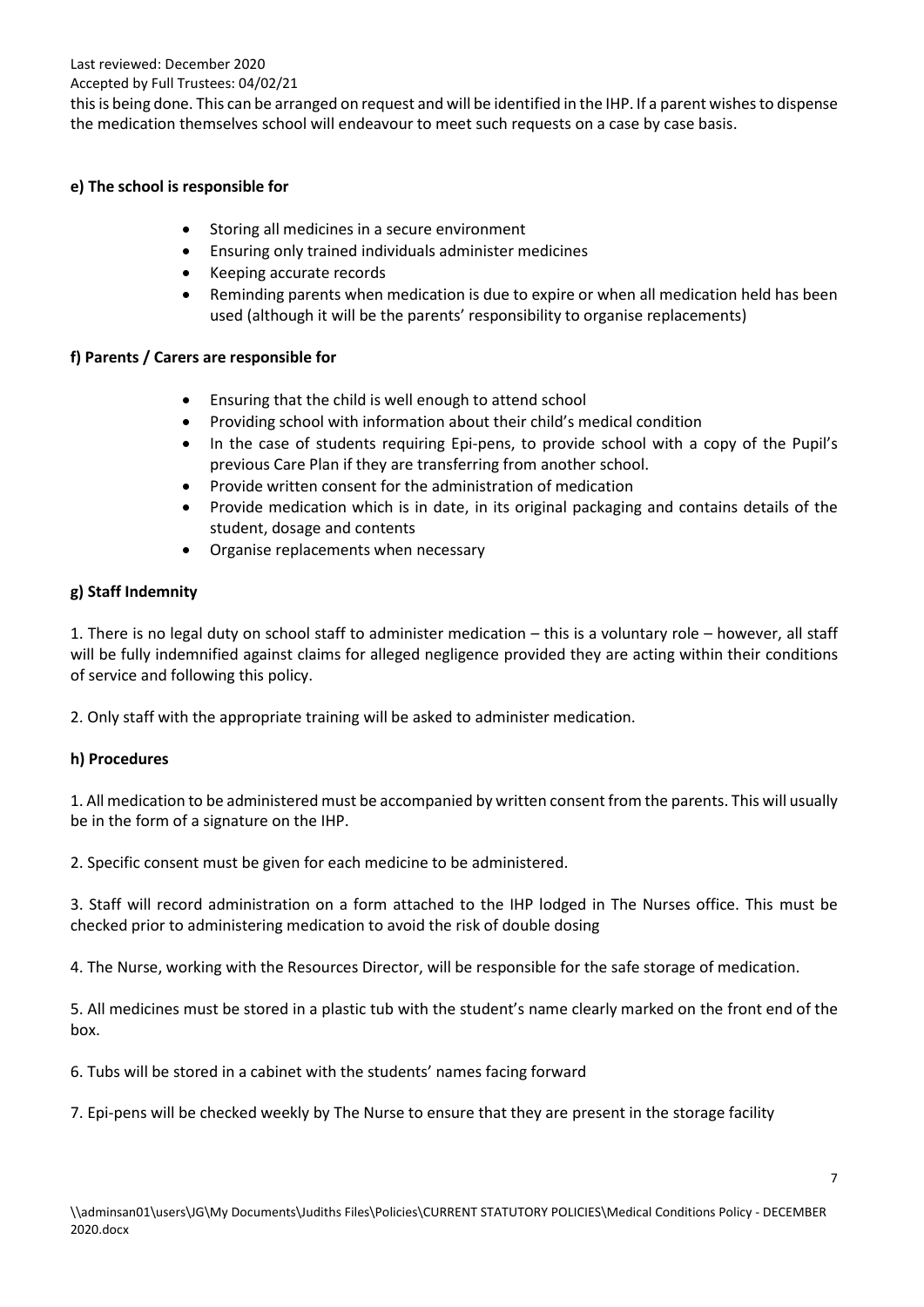Accepted by Full Trustees: 04/02/21

8. All medication will be checked half-termly by The Nurse to ensure that they are present and that they have not expired

9. Parents will be contacted immediately if medication is not present or if the expiry date has passed or is near

#### **i) Epi-pens**

1. Epi-pens will be stored in a clearly marked cabinet in the school's Pupil Reception Office

2. A list of all students who have brought an Epi-pen in to school will be stored in this cabinet

3. All medication will be placed in a plastic tub and with the student's name and a **GREEN CROSS** clearly marked on the front end of the box.

4. Tubs will be stored in the cabinet with the students' names facing forward.

5. The Nurse and the School Nurse Service will be responsible for ensuring that every box contains a "Record Card" and an "A, B, C, D" card.

6. A weekly check will be made to ensure that all Epi-pens are present and in date. This check will be carried out by the School Nurse and verified by the Resources Director

7. Half termly checks will be carried out to ensure that the medication hasn't expired

8. Parents will be contacted immediately if medication is not present or if the expiry date has passed or is near

9. If a student requires emergency use of their Epi-pen, staff should immediately send a student to Pupil Reception to request the medication

10. The Pupil Receptionist will retrieve the correct medication and give it to the School Nurse who will administer the Epi-pen

11. The Pupil Receptionist will then call for an Ambulance and, once more details are known, telephone the student's parents

12. In the event that the School Nurse is unavailable, the Pupil Receptionist will inform a colleague that they are taking the Epi-pen to the student and instruct this person to contact the Caretaking Staff (trained First Aiders) to go to the student's location so that they can administer the medication. Said colleague will also be instructed to telephone for an Ambulance and, once more details are known, telephone the student's parents

13. Following the event, the parents of the student should be asked to arrange for the replacement of the used Epi-pen

14. Designated staff will receive annual training on the administration of epi-pens from the PCT School Nurse.

#### **j) School Trips**

1. It is the responsibility of the member of staff organising the trip to ensure that they check the medical needs of the students participating in their activity. They must ensure that, if applicable, all medicines are taken and returned afterwards. Staff will be required to sign out and sign in all medicines with the Resources Director.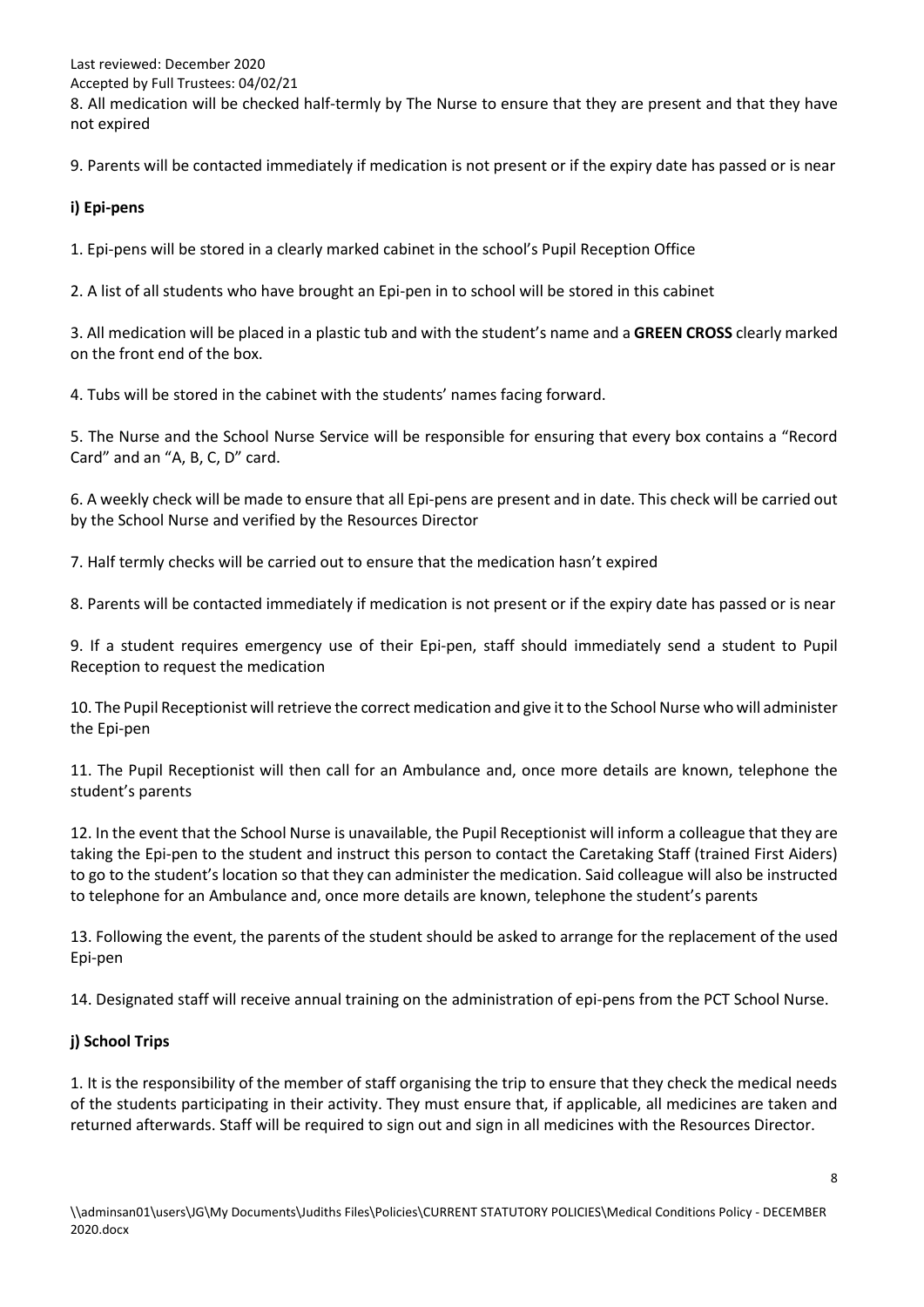#### Accepted by Full Trustees: 04/02/21

2. If an Epi-pen is taken on a journey, the member of staff, if not already trained, must seek advice and training from the School Nurse Service (see the Resources Director) on how to administer the medication. If, for whatever reason, it is impractical for this training to take place then a trained First Aider must accompany the group on its trip.

3. If an Epi-pen is administered then the member of staff in charge must telephone for an ambulance and must inform the parents of the need to use the assigned medication.

#### **k) Intimate or Invasive Treatment**

1. The school will not normally allow these to take place in school, but in exceptional circumstances the Headteacher is authorised to agree to such procedures. Two adults must be present when these take place, at least one of which must be the same gender as the student. This must be recorded on the IHP.

2. Some IHPs may allow for intimate care such as toileting and sanitary protection. These will be agreed beforehand and reviewed annually.

#### **l) Emergencies and Off-site procedures**

1. The IHP will clearly define what constitutes an emergency and explain what to do, including ensuring that all relevant staff are aware of emergency symptoms and procedures.

2. If a child needs to be taken to hospital, staff will stay with the child until the parent arrives, or accompany a child taken to hospital by ambulance.

3. Staff will make all reasonable adjustments to enable pupils to participate in school trips, visits and sporting activities. Risk assessment and consultation with parents/carers will be undertaken wherever possible.

#### **m) Unacceptable practice**

In accordance with statutory guidelines this policy also clarifies practice which is not acceptable.

It is not acceptable to:

- prevent children from easily accessing their inhalers and medication and administering their medication when and where necessary;
- assume that every child with the same condition requires the same treatment;
- ignore the views of the child or their parents; or ignore medical evidence or opinion (although this may be challenged);
- Send children with medical conditions home frequently or prevent them from staying for normal school activities, including lunch, unless this is specified in their individual healthcare plans;
- if the child becomes ill, send them to the school office or medical room unaccompanied or with someone unsuitable;
- penalise children for their attendance record if their absences are related to their medical condition, eg hospital appointments;

9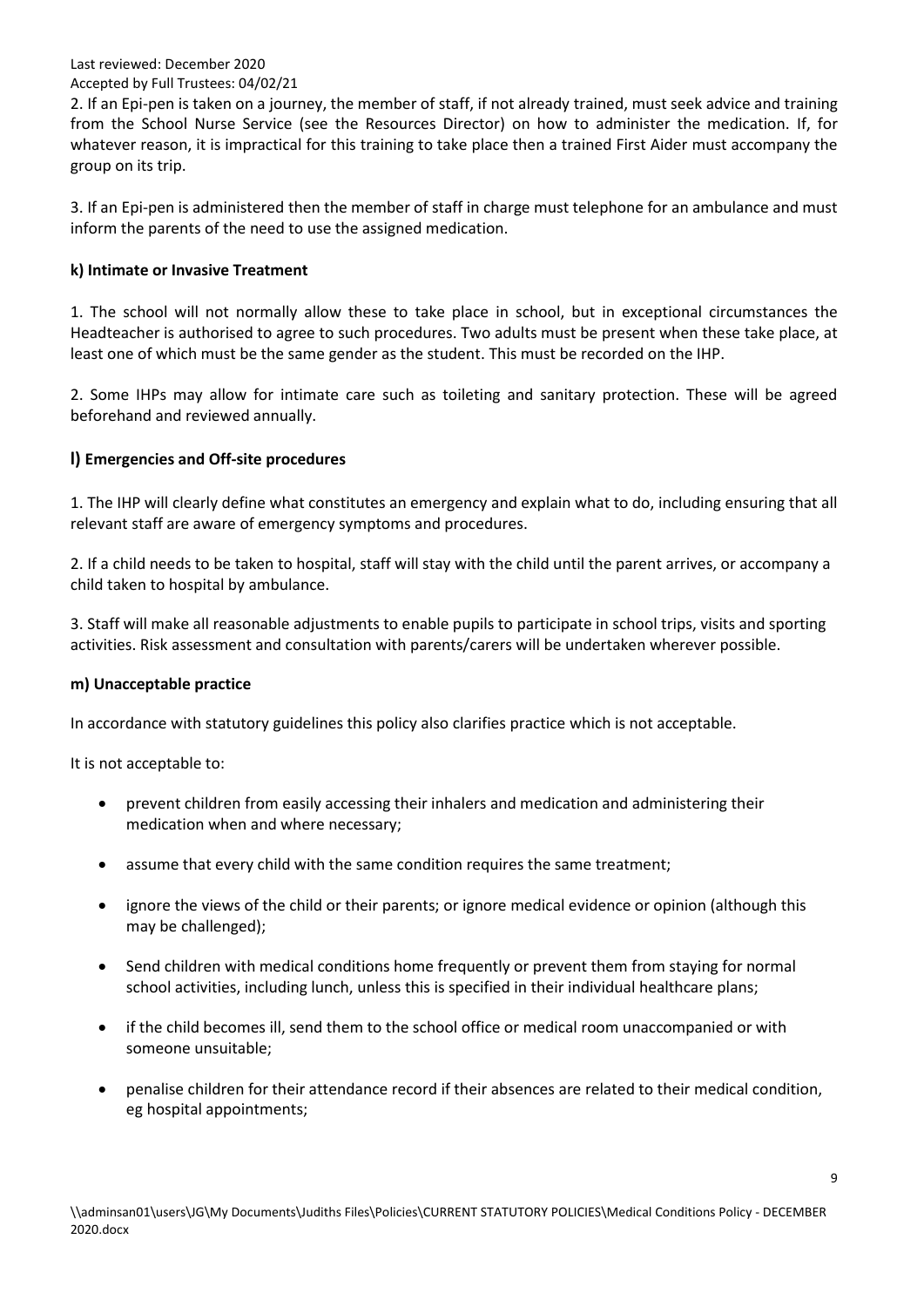- prevent pupils from drinking, eating or taking toilet or other breaks whenever they need to in order to manage their medical condition effectively;
- require parents, or otherwise make them feel obliged, to attend school to administer medication or provide medical support to their child, including with toileting issues.
- prevent children from participating, or create unnecessary barriers to children participating in any aspect of school life, including school trips, eg by requiring parents to accompany the child.

# **F. Pupils with Additional Needs (no Statement or EHC Plans)**

- 1.Pupils with additional needs who do not have a Statement, EHC or IHP will be included on the school's SEND register, with details of how they are to be supported.
- 2.Some of these pupils may be disabled and the Equality Act 2010 will also have to be considered.
- 3.The SENDCO and Associate SENDCO are responsible for keeping this register up to date and liaising with staff as appropriate.

# **G. Pupils with Behavioural / Social Needs (no Statement or EHC Plans)**

1. Pupils with behavioural / social needs who do not have a Statement, EHC or IHP will be included on the school's behavioural needs section of the school's register, with details of how they are to be supported.

2. The Head of House is responsible for keeping this register up to date and liaising with staff as appropriate.

## **H. Complaints**

The school's Complaints Policy and procedure should be used in the event that a member of the school community has a complaint about this aspect of the school's work.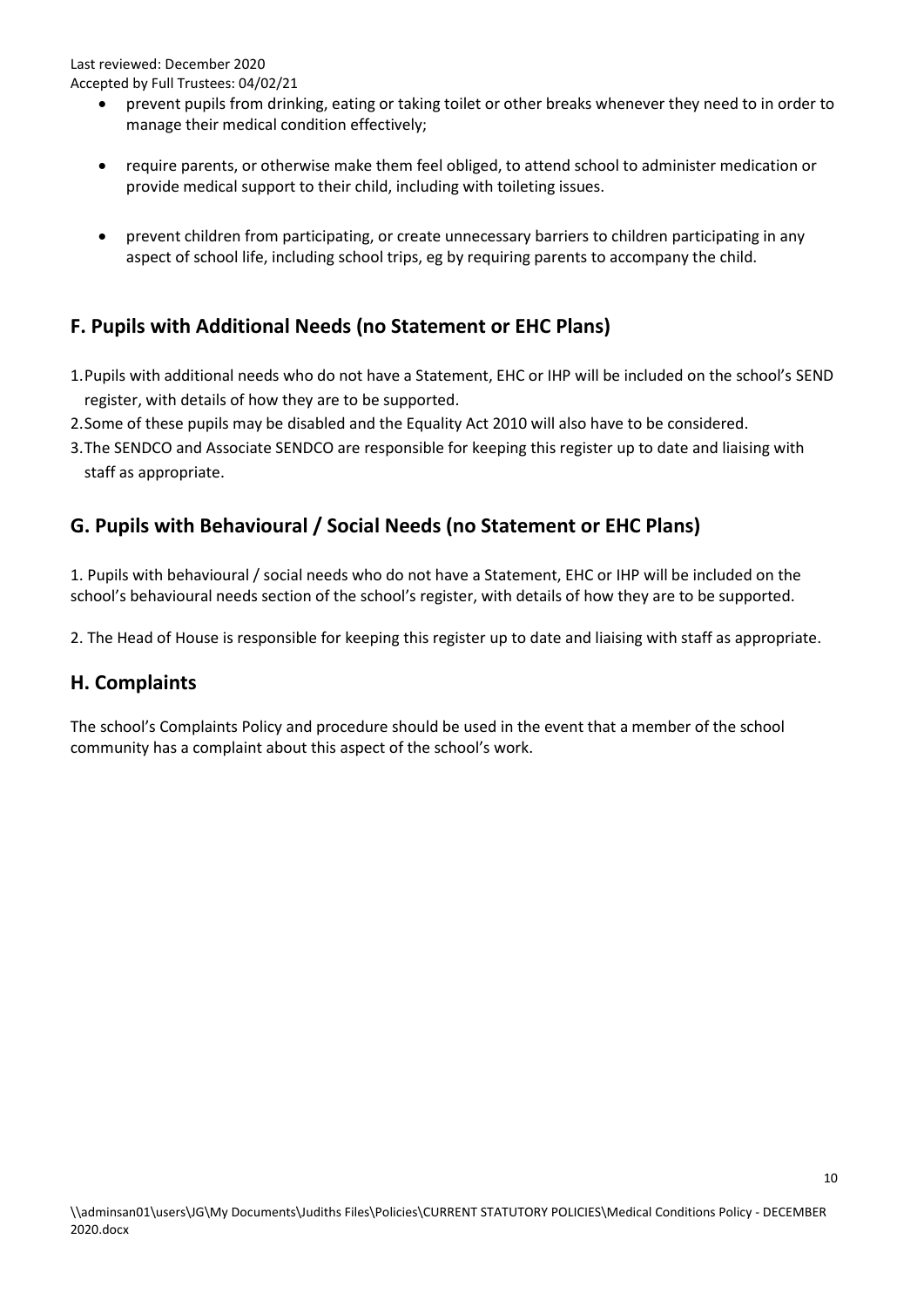#### **Range High School**

#### **Request to Administer Medication Form**

In order for the school to consider whether or not they agree to a request to give your child medicine during the school day it is necessary for you to complete and sign this form. If school is unable to meet your request you will be contacted and the reasons explained.

| <b>Parental details:</b>                         |                                                                                  |    |
|--------------------------------------------------|----------------------------------------------------------------------------------|----|
|                                                  |                                                                                  |    |
|                                                  |                                                                                  |    |
| <b>Pupil details:</b>                            |                                                                                  |    |
|                                                  |                                                                                  |    |
|                                                  |                                                                                  |    |
|                                                  |                                                                                  |    |
| <b>Doctor's details:</b>                         |                                                                                  |    |
|                                                  |                                                                                  |    |
|                                                  |                                                                                  |    |
| Is a doctor's note provided? Yes / No            |                                                                                  |    |
| PLEASE COMPLETE THE APPROPRIATE NUMBER OF FORMS) | Medication: (ONLY ONE TYPE OF MEDICINE PER FORM. IF YOU HAVE MORE THAN ONE THEN  |    |
|                                                  | Name/Type of Medication: (as described on container): ____________________       |    |
|                                                  | For how long is your child to take this medication: ____________________________ |    |
|                                                  |                                                                                  |    |
| <b>Full directions for use:</b>                  |                                                                                  |    |
|                                                  |                                                                                  |    |
|                                                  |                                                                                  | 11 |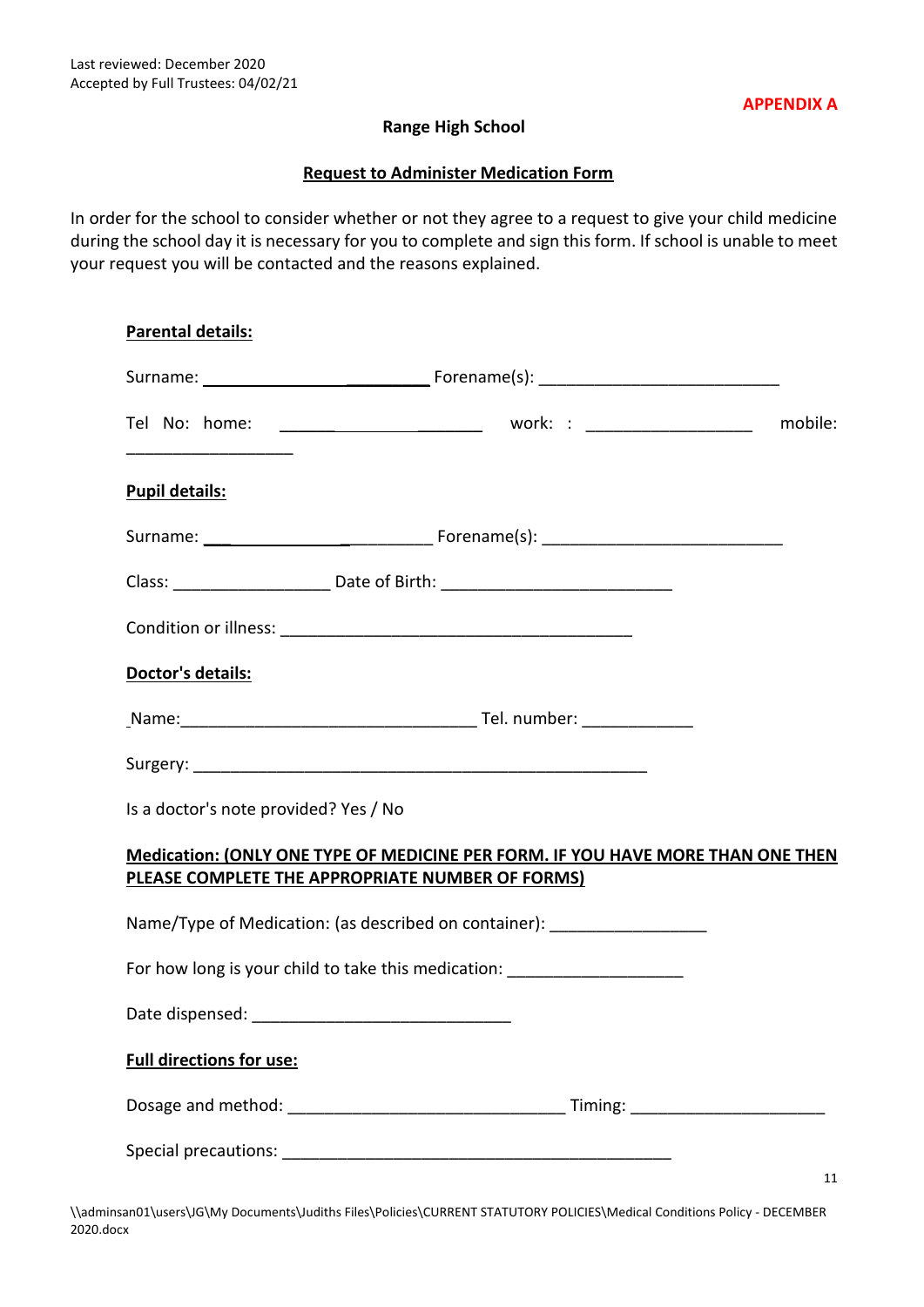| <b>Emergency contact details:</b>                                                                                                                                                                                                                                                                |  |
|--------------------------------------------------------------------------------------------------------------------------------------------------------------------------------------------------------------------------------------------------------------------------------------------------|--|
|                                                                                                                                                                                                                                                                                                  |  |
| Contact Tel No.: home: ________________ work: _______________ mobile: __________________                                                                                                                                                                                                         |  |
|                                                                                                                                                                                                                                                                                                  |  |
| The above information is accurate to the best of my knowledge at the time of writing, and I<br>give consent to the school to administer the medication in accordance with Range High School's<br>Medicines Policy. I will inform the school in writing of any changes to the above information'. |  |
|                                                                                                                                                                                                                                                                                                  |  |
|                                                                                                                                                                                                                                                                                                  |  |

**Appendix B**

# **School Use Only**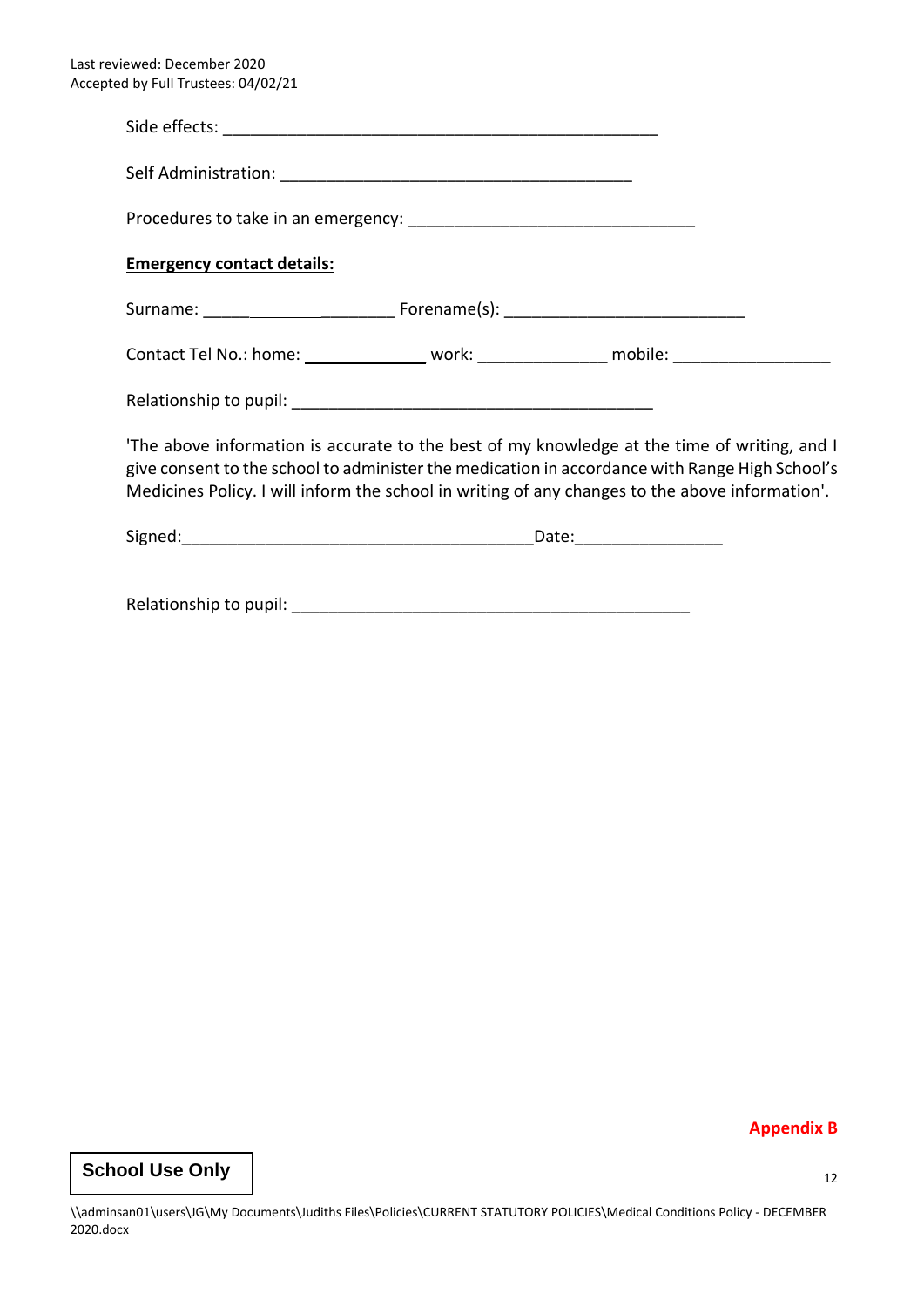#### **Record of Administering Medication**

This record of administering medication only refers to the medicines recorded overleaf.

| Date | <b>Time</b> | <b>Administered by</b> | Any side effects observed |
|------|-------------|------------------------|---------------------------|
|      |             |                        |                           |
|      |             |                        |                           |
|      |             |                        |                           |
|      |             |                        |                           |
|      |             |                        |                           |
|      |             |                        |                           |
|      |             |                        |                           |
|      |             |                        |                           |
|      |             |                        |                           |
|      |             |                        |                           |
|      |             |                        |                           |
|      |             |                        |                           |
|      |             |                        |                           |
|      |             |                        |                           |
|      |             |                        |                           |
|      |             |                        |                           |
|      |             |                        |                           |
|      |             |                        |                           |
|      |             |                        |                           |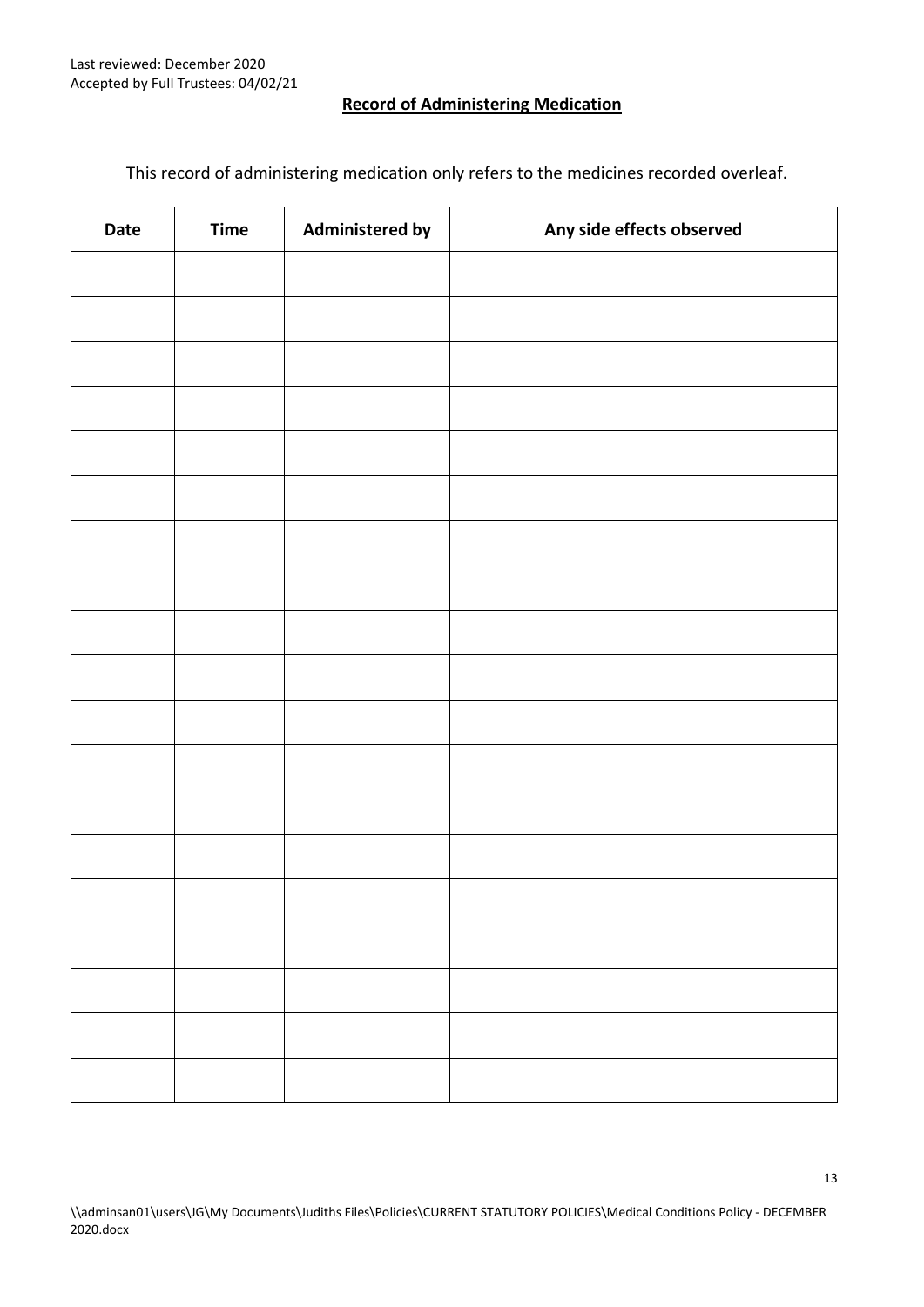#### **Appendix C**

#### **Template individual healthcare plan (IHP)**

| Name of school/setting         |  |
|--------------------------------|--|
| Child's name                   |  |
| Group/class/form               |  |
| Date of birth                  |  |
| Child's address                |  |
| Medical diagnosis or condition |  |
| Date                           |  |
| Review date                    |  |
|                                |  |

#### **Family Contact Information**

| Name                  |  |
|-----------------------|--|
| Phone no. (work)      |  |
| (home)                |  |
| (mobile)              |  |
| Name                  |  |
| Relationship to child |  |
| Phone no. (work)      |  |
| (home)                |  |
| (mobile)              |  |

#### **Clinic/Hospital Contact**

Name

Phone no.

#### **G.P.**

Name

Phone no.

Who is responsible for providing support in school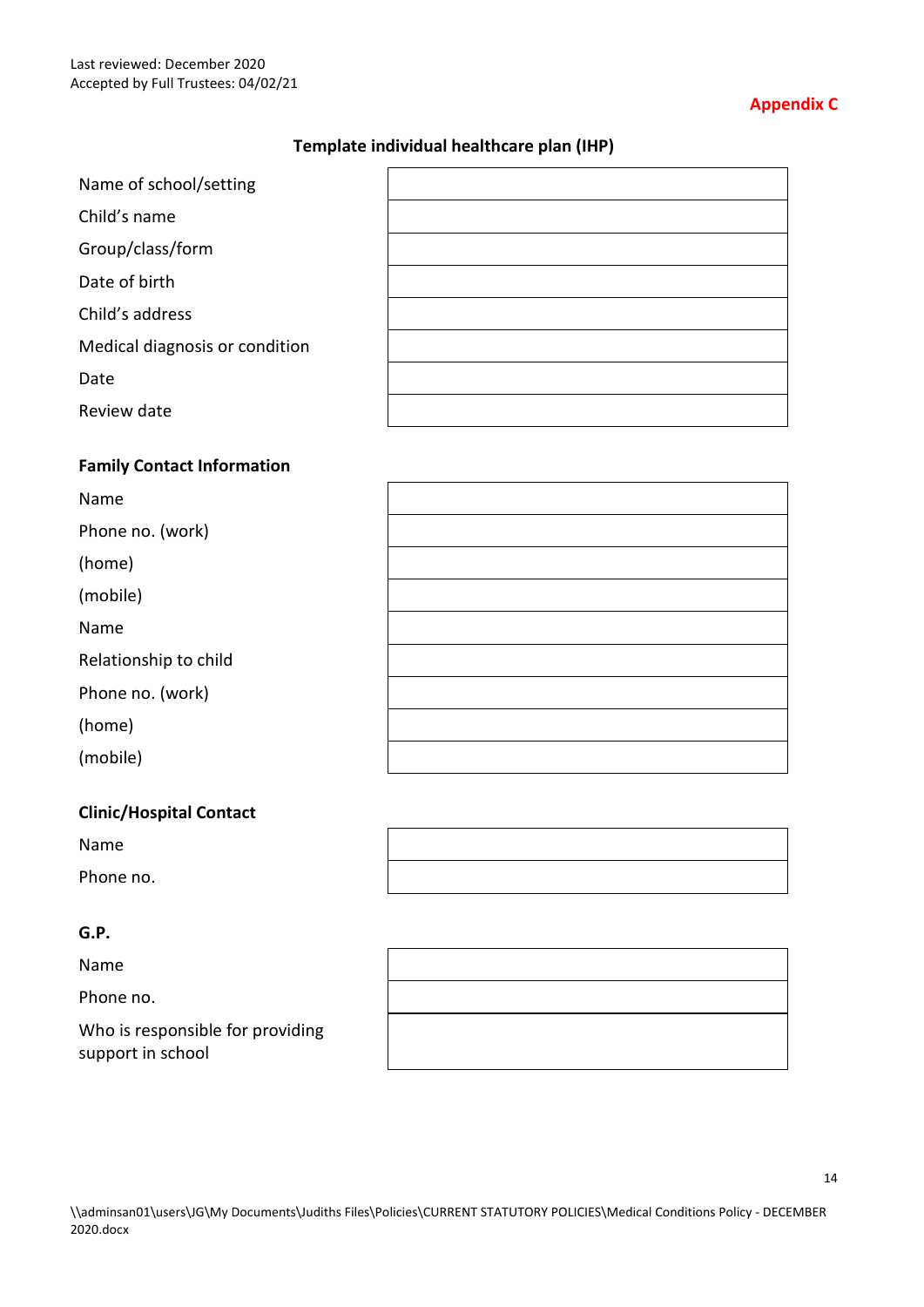Accepted by Full Trustees: 04/02/21

Describe medical needs and give details of child's symptoms, triggers, signs, treatments, facilities, equipment or devices, environmental issues etc

Name of medication, dose, method of administration, when to be taken, side effects, contraindications, administered by/self-administered with/without supervision

Daily care requirements

Specific support for the pupil's educational, social and emotional needs

Arrangements for school visits/trips etc

Other information

Describe what constitutes an emergency, and the action to take if this occurs

Who is responsible in an emergency *(state if different for off-site activities)*

Plan developed with

Staff training needed/undertaken – who, what, when

Form copied to

15